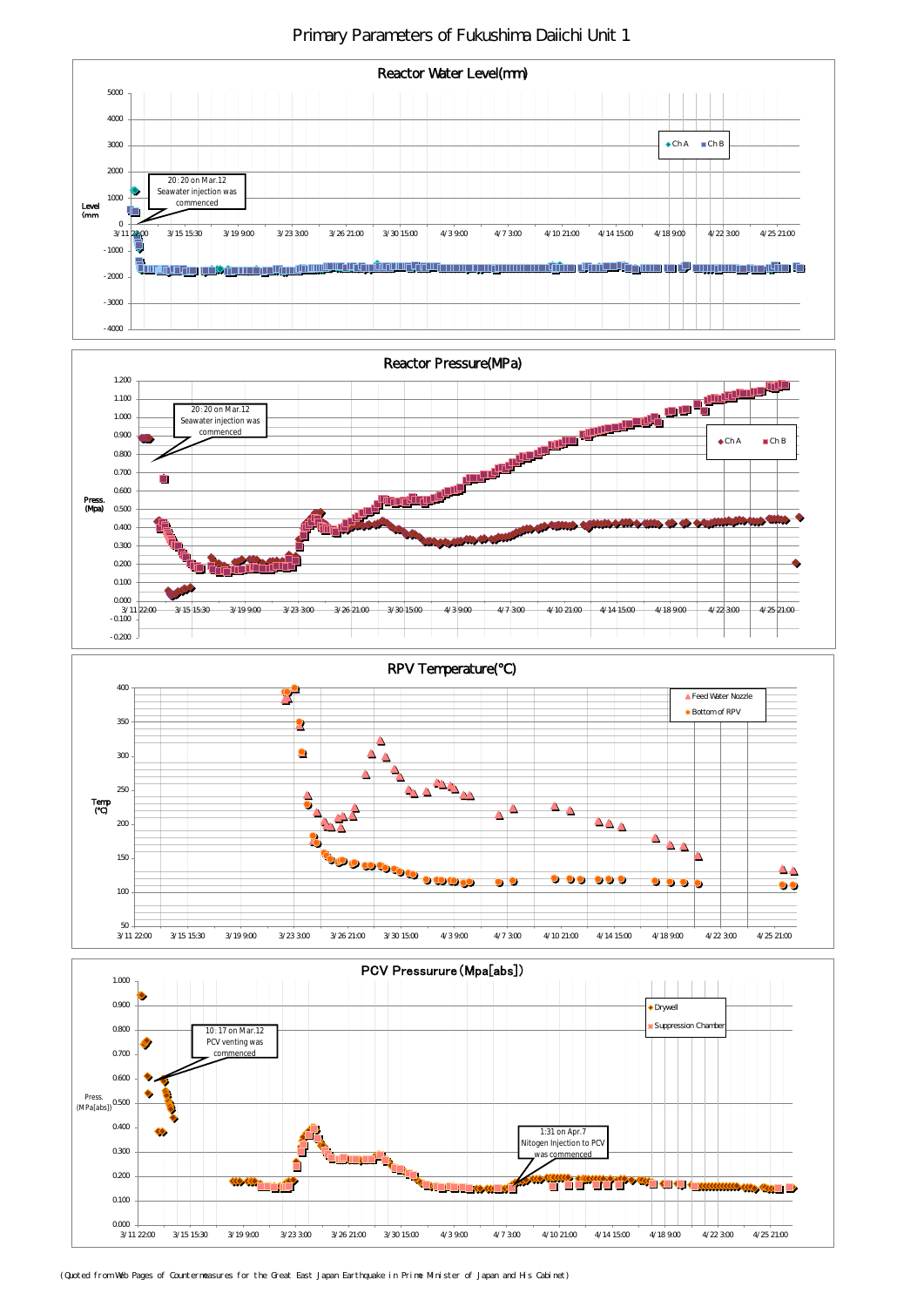Primary Parameters of Fukushima Daiichi Unit 2







| <b>Suppression Chamber</b><br><sup>.</sup> Data | 格PC\<br>' Pressurure (Mpa[abs] <i>)</i><br>J۷. |  |
|-------------------------------------------------|------------------------------------------------|--|
| 1. $\alpha x$                                   |                                                |  |



(Quoted from Web Pages of Countermeasures for the Great East Japan Earthquake in Prime Minister of Japan and His Cabinet)